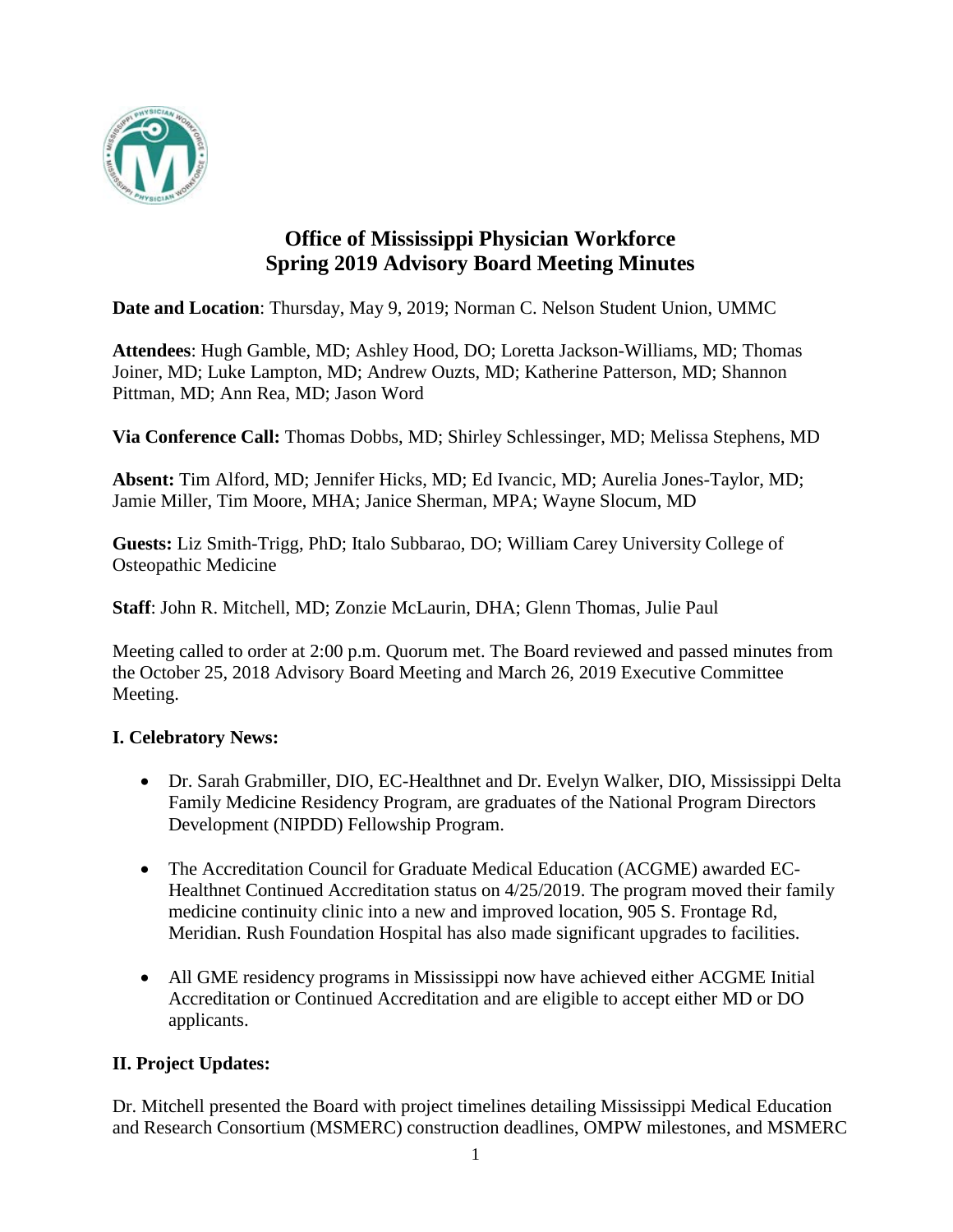Family Medicine Residency Program National Resident Matching Program (NRMP) and ACGME program application due dates.

## **1) Mississippi Medical Education and Research Consortium (MSMERC)**

- Dr. Mitchell explained the rationale behind MSMERC's Sponsoring Institution Status as determined by ACGME. As its own entity, MSMERC serves as the consortium's academic home, includes a central GME Office, maximizes regional impact without continuously duplicating personnel and resources, allows for cost effective oversight, creates a central fund raising body to assist with financial support, may serve as the oversight body for multiple GME locations, and creates an organization that allows for additional local or national collaborative partners. MSMERC's central offices will be located at Delta Regional Medical Center (DRMC).
- OMPW has contracted with McCarty Architects to design MSMERC's continuity clinic which will be located on the first floor of the King's Daughters Hospital, 300 Washington Ave., Greenville, MS. Dr. Mitchell shared architectural plans and design phases with the Board. Phase 1 cost is \$1.86 million. Total construction cost is set at \$4.1 million. Building construction will begin in September 2019 prior to resident startup in July 2020. Clinic construction phases will continue for the next 2-4 years and include a Residency Wellness Center. The King's Daughters site also includes dormitories that could potentially be converted into residency housing at a later date.
- Dr. Walker is applying for initial ACGME program accreditation for the Mississippi Delta Family Medicine Program in early June. This will allow time for the ACGME to review the application and schedule a site visit before the Family Medicine Review closing date of August  $16<sup>th</sup>$ . The surrounding patient population will support a 10-10-10 residency.
- OMPW is tentatively scheduled to submit architectural documents and MSMERC contracts to UMMC's Institutions of Higher Learning on July  $15<sup>th</sup>$  followed by an August  $15<sup>th</sup>$  presentation.

## **2) HRSA Grant Application**

MSMERC was awarded 501c3 status and can now apply for grant funding. OMPW assisted MSMERC in its application for a rural Residency Planning and Development Program Grant (HRSA-19-088). HRSA will award \$21 million via 28 grants. Awardees will receive up to \$750,000 over a three-year period. At least three other entities within Mississippi are also applying for the grant including Baptist Memorial Hospital - North Mississippi. MSMERC will receive notice of award status on August 1, 2019.

## **3) Mississippi State Hospital**

Mississippi State Hospital is interested in establishing a psychiatric residency program. Dr. Mitchell and a consultant from Partners in Medical Education met with hospital leadership on May 1-2 to explore funding resources, staff and facilities. Further investigative meetings are planned.

## **4) Medicaid GME and Mississippi Medicaid State Health Plan**

Dr. Mitchell met with Medicaid leadership to discuss continuing confusion and concern regarding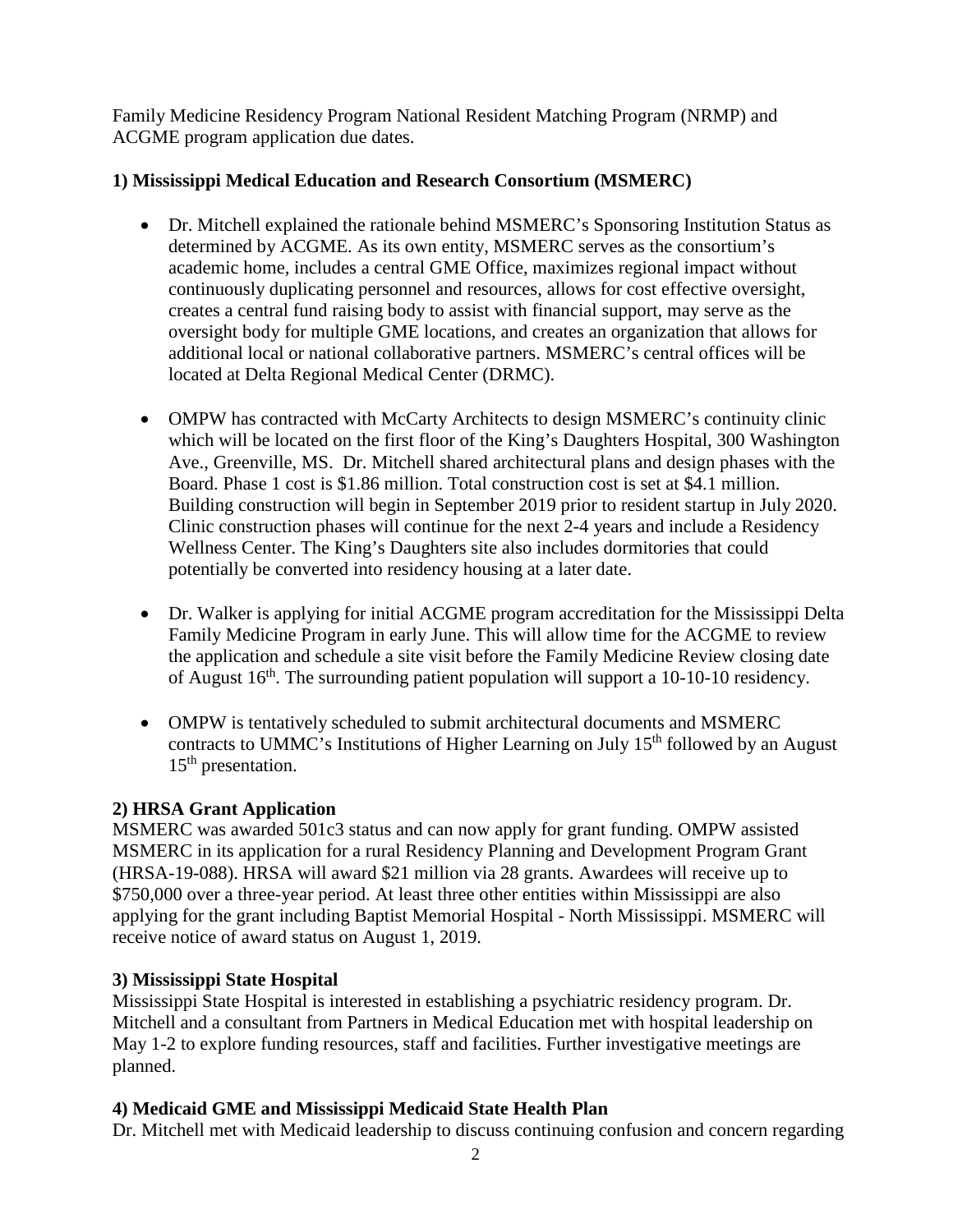the Mississippi Medicaid GME component to the state health plan. Discussions included a proposal that would change the adjusted discharge add-on fee to a per-resident amount. The dollar amount will vary based on Medicaid hospital bed days and the number of residents training. This model allows for both new program ramp up and new program additions at existing programs. Georgia passed similar legislation and Medicaid leadership is evaluating the proposal. Dr. Mitchell will meet with Medicaid again on May  $16<sup>th</sup>$ .

## **5) Gulfport Memorial Hospital**

Dr. Mitchell received notice in March that Gulfport Memorial Hospital intends to apply for GME accreditation and develop its facility to support a minimum of three programs and up to 96 residents. This will include three specialties: Emergency Medicine (10-10-10); Family Medicine (10-10-10); and Internal Medicine (12-12-12). Gulfport Memorial has requested funding to support its projects. This is an evolving process, and Dr. Mitchell will keep the Board posted as developments occur.

#### **6) North Mississippi Medical Center (NMMC)**

NMMC has hired Dr. David Pizzimenti to lead in the development of a large (24-24- 24) Internal Medicine Residency and Fellowship program. Dr. Pizzimenti had founded, and has since led, the successful Magnolia Internal Medicine Program in Corinth since its inception. The program plans to accept residents in July, 2021.

#### **7) Magnolia Regional Health Center**

Magnolia Regional was unsuccessful in their initial application to ACGME for an emergency medicine residency program. The program has hired Margaret H. Baker, MD, who will serve as the new Internal Medicine Program Director.

#### **8) Baptist North Mississippi Medical Center**

Dr. Pizzimenti, who had been in discussion as Program Director, was recruited by North Mississippi Medical Center to lead the development of their new Internal Medicine Program. OMPW will renew its search for a program director and assist in a national search.

#### **III. New Business**

#### **OMPW Advisory Board Appointments and Executive Committee Election**

OMPW welcomed newly appointed members to the Board including Drs. Luke Lampton, Ann Rea, and Melissa Stephens.

Elections were held for the OMPW Executive Committee. Newly elected members include: Drs. Hugh Gamble, Ashley Hood, Loretta Jackson-Williams, Luke Lampton, Andrew Ouzts, Shannon Pittman and Melissa Stephens.

## **IV. Legislative Update**

A summary of GME project funding requests was distributed to board members for review.

The state legislature denied an OMPW budgetary request for an additional \$1,000,000 funding designated for MSMERC development. OMPW received funding equivalent to 2019 at \$1,500,000 less or \$1,425,000. Operating costs are inclusive.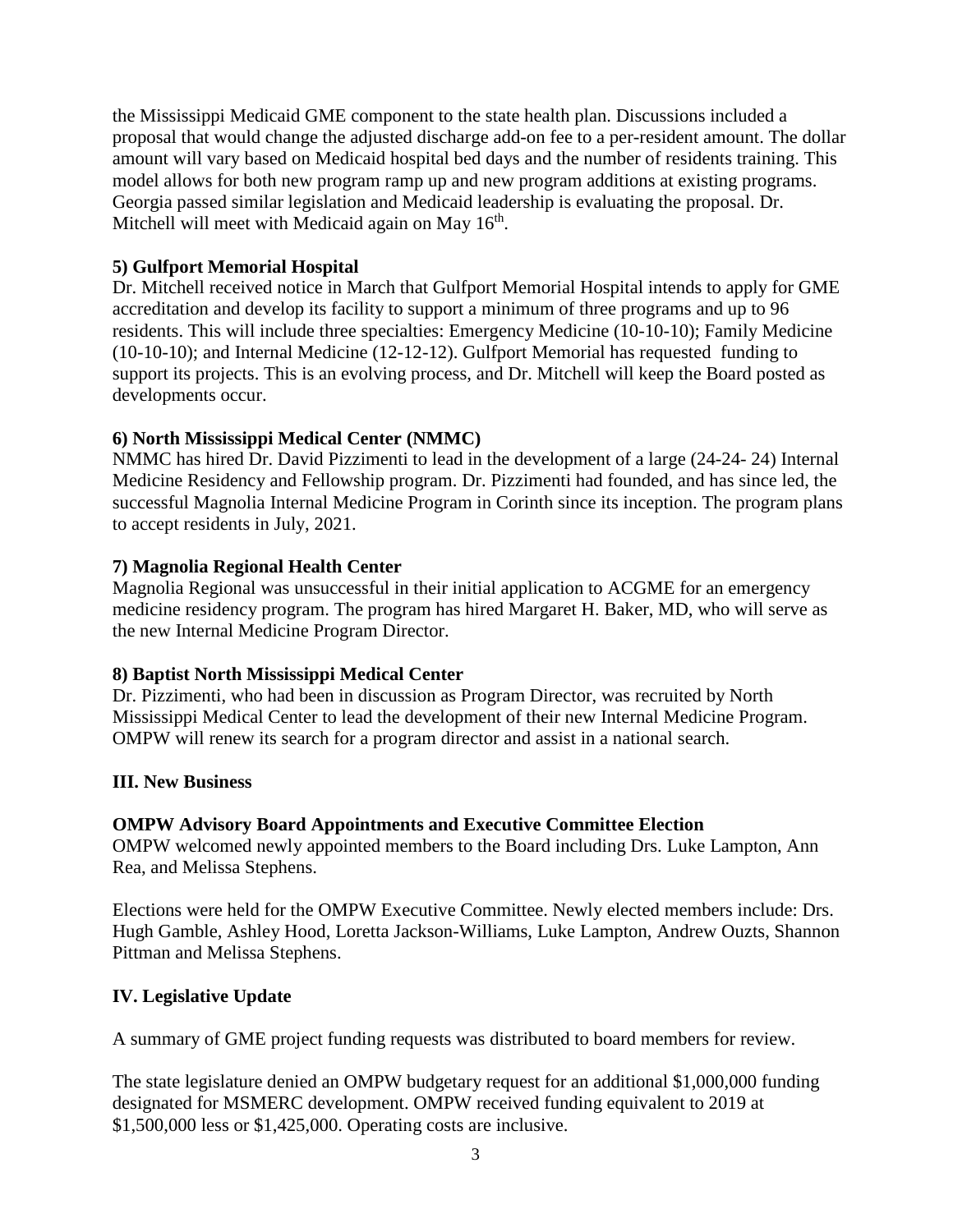Interest in GME expansion has increased significantly within the last year. The following institutions have requested OMPW funding assistance to create or expand existing residencies. Planning ahead for the 2020-2021 budgetary cycle, OMPW will potentially request funding for the following programs.

| 2020-2021 Funding Requests |                            |                 |
|----------------------------|----------------------------|-----------------|
| <b>Institution</b>         | <b>Residency Specialty</b> | <b>Location</b> |
| <b>Gulfport Memorial</b>   | Family Medicine,           | Gulfport, MS    |
| Hospital                   | Internal Medicine,         |                 |
|                            | <b>Emergency Medicine</b>  |                 |
| Mississippi State          | Psychiatry                 | Whitfield, MS   |
| Hospital                   |                            |                 |
| Mississippi Delta Family   | <b>Family Medicine</b>     | Greenville, MS  |
| <b>Medicine Program</b>    |                            |                 |
| North Mississippi          | <b>Internal Medicine</b>   | Tupelo, MS      |
| <b>Medical Center</b>      |                            |                 |
| <b>Baptist Memorial</b>    | <b>Internal Medicine</b>   | Oxford, MS      |
| Hospital – North           |                            |                 |
| Mississippi                |                            |                 |
| Magnolia Regional          | <b>Emergency Medicine</b>  | Corinth, MS     |
| <b>Health Center</b>       |                            |                 |

### **Budgetary Discussion**

Two of the programs, Gulfport Memorial Hospital and North Mississippi Medical Center, possess enough institutional funding to proceed independent of OMPW contributions. Although this is a significant increase from past budgetary requests, Board members expressed enthusiasm and support.

## **V. Cap-Flexibility Proposal**

The Cap Flexibility proposal continues to gain some momentum in Congress. OMPW will continue to support national bills that expand Cap flexibility, address rural PRA, Teaching Health Center grant program and/or other bills that may assist in broadening rural GME training capabilities. If adopted, a revised proposal could help expansion of several Mississippi residencies that are currently capped including Forrest General Hospital, North Mississippi Medical Center, and Magnolia Regional Health Center.

#### **VI. Delta Regional Medical Center – Sole Community Hospital Designation**

DRMC leadership informed Dr. Mitchell that the hospital has been designated as a Sole Community Hospital by the Centers for Medicare and Medicaid Services (CMS). Sole Community Hospitals receiving CMS funding are not eligible to receive Indirect Medical Education (IME) funds. This ruling could reduce the amount of GME funding previously earmarked by DRMC for the Mississippi Delta Family Medicine Program. Dr. Mitchell will continue to investigate alternate funding resources. He will meet with DRMC leadership in mid-August to discuss their financial commitment.

#### **VII. Old Business**